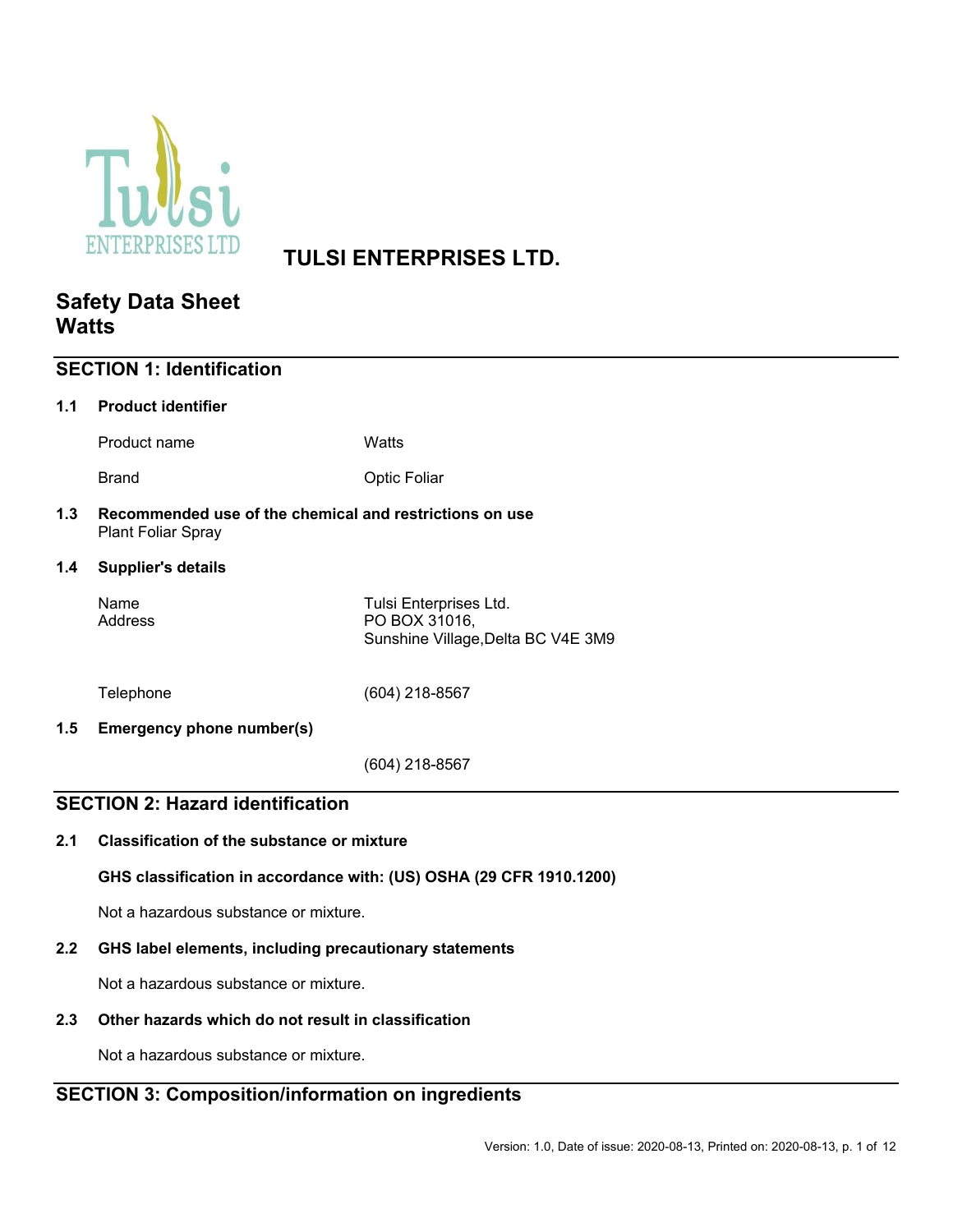### **3.2 Mixtures**

### **Components**

| 1. Potassium sulfate<br>Concentration<br>EC no<br>CAS no.   | $2 - 3 %$<br>231-915-5<br>7778-80-5 |
|-------------------------------------------------------------|-------------------------------------|
| 2. Potassium phosphate Monobasic<br>Concentration<br>CAS no | $2 - 3 \%$<br>7778-77-0             |
| 3. Magnesium sulfate anhydrous<br>Concentration<br>CAS no.  | $0.1 - 0.3$ %<br>7487-88-9          |

| $0.001 - 0.003$ % |
|-------------------|
|                   |
| 15708-41-5        |
|                   |

| $95-98%$  |
|-----------|
| 231-791-2 |
| 7732-18-5 |
|           |

# **SECTION 4: First-aid measures**

# **4.1 Description of necessary first-aid measures**

| If inhaled              | Remove to fresh air and promote deep breathing. Get medical attention if<br>effects persist.                                                                                             |
|-------------------------|------------------------------------------------------------------------------------------------------------------------------------------------------------------------------------------|
| In case of skin contact | Wash with plenty of water for at least 15 minutes. Call a poison center or<br>doctor if irritation develops or persists. Take off contaminated clothing and<br>wash it before reuse.     |
|                         | Acute and delayed symptoms and effects: Causes skin irritation.<br>Signs/symptoms may include localized redness, swelling, and itching.                                                  |
| In case of eye contact  | Rinse cautiously with water for at least 15 minutes. Remove contact lenses, if<br>present and easy to do. Continue rinsing. If eye irritation persists: Get<br>medical attention/advice. |
|                         | Acute and delayed symptoms and effects: Causes serious eye irritation.<br>Signs/symptoms may include redness, swelling, pain, tearing, and blurred or<br>hazy vision.                    |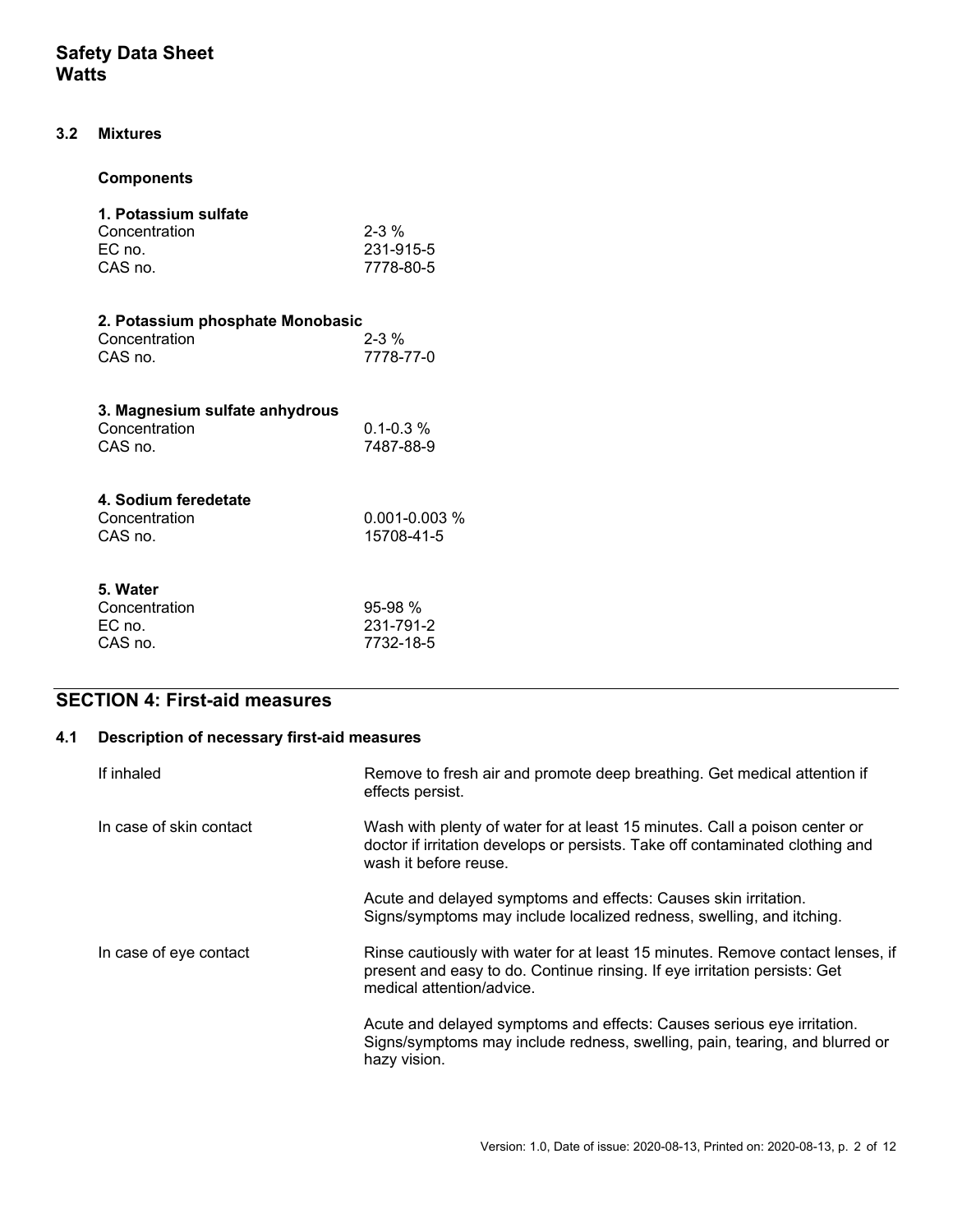If swallowed **Example 20** Do not induce vomiting. Never give anything by mouth to an unconscious person. Give water to drink if conscious. Get medical attention if effects persist.

> Acute and delayed symptoms and effects: May cause gastrointestinal irritation. Signs/symptoms may include abdominal pain, stomach upset, nausea, vomiting and diarrhea.

## **4.2 Most important symptoms/effects, acute and delayed**  The most important known symptoms and effects are described in the labelling (see section 2) and/or in section 11

**4.3 Indication of immediate medical attention and special treatment needed, if necessary**  Treat symptomatically and supportively.

### **SECTION 5: Fire-fighting measures**

#### **5.1 Suitable extinguishing media**  Use water spray, alcohol-resistant foam, dry chemical or carbon dioxide.

- **5.2 Specific hazards arising from the chemical**  None knwon
- **5.3 Special protective actions for fire-fighters**  Wear self-contained breathing apparatus for firefighting if necessary.

#### **Further information**

Use water spray to cool unopened containers.

### **SECTION 6: Accidental release measures**

**6.1 Personal precautions, protective equipment and emergency procedures**  Wear personal protection recommended in Section 8. Isolate the hazard area and deny entry to unnecessary and unprotected personnel.

#### **6.2 Environmental precautions**

Do not discharge product into natural waters without pre-treatment or adequate dilution.

#### **6.3 Methods and materials for containment and cleaning up**

Soak up with inert absorbent material and dispose of in accordance with applicable local or national requirements. Keep in suitable, closed containers for disposal.

#### **Reference to other sections**

For disposal see section 13.

#### **SECTION 7: Handling and storage**

### **7.1 Precautions for safe handling**

Avoid contact with skin and eyes. Do not eat, drink or smoke while handling. Wash hands with soap and water after handling. Keep out of the reach of children. For precautions see section 2.

#### **7.2 Conditions for safe storage, including any incompatibilities**

Keep container tightly closed in a dry and well-ventilated place. Containers which are opened must be carefully resealed and kept upright to prevent leakage.

#### **Specific end use(s)**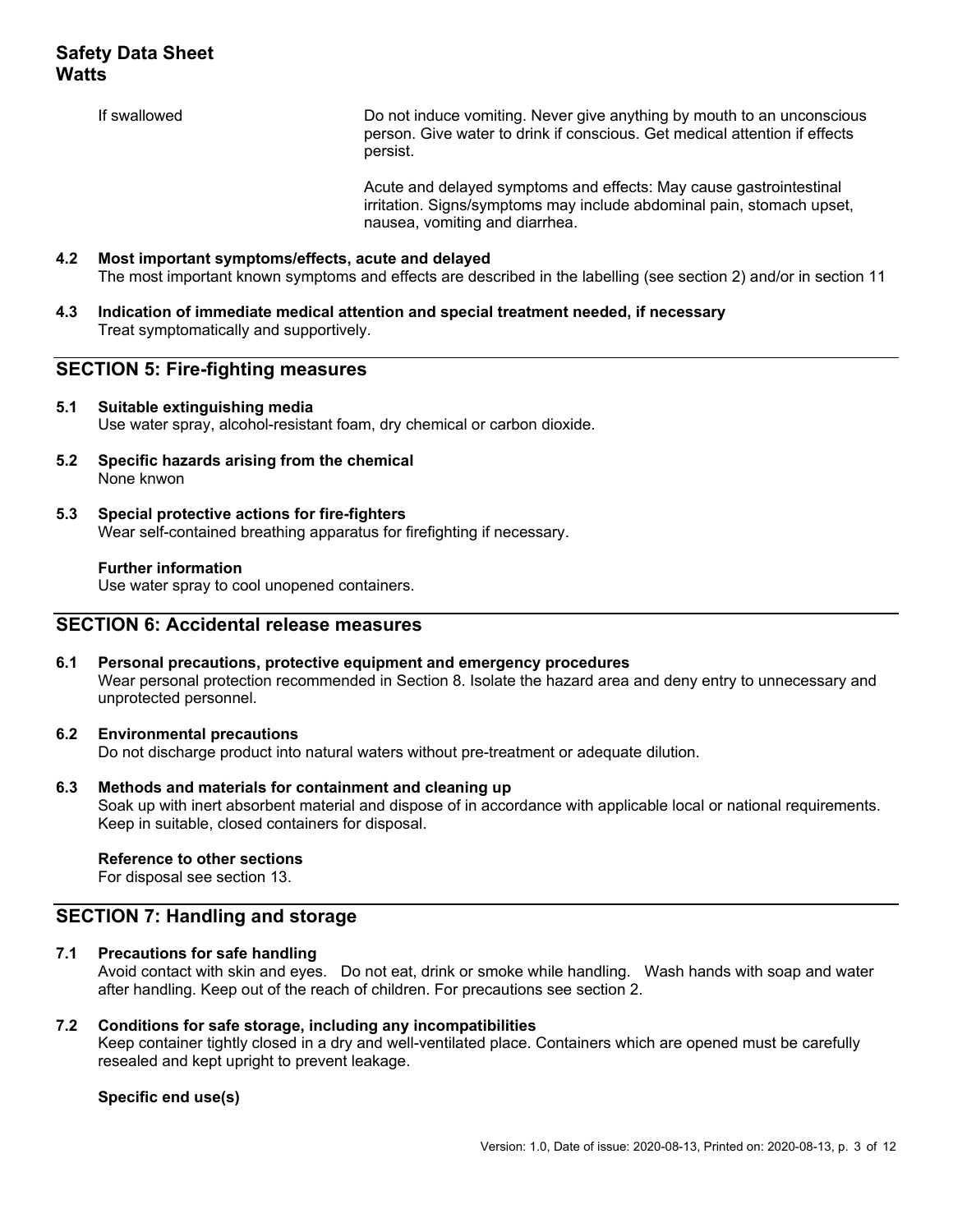Apart from the uses mentioned in section 1 no other specific uses are stipulated.

## **SECTION 8: Exposure controls/personal protection**

#### **8.2 Appropriate engineering controls**

Under manufacturers recommended use, no particular controls necessary.

#### **8.3 Individual protection measures, such as personal protective equipment (PPE)**

#### **Eye/face protection**

Chemical goggles or safety glasses.

 **Skin protection**  Wear suitable protective clothing.

#### **Body protection**

Manufacturing Sites: Wear suitable protective clothing.

Distribution, Workplace and Household Settings: No special protective equipment required

#### **Respiratory protection**

Distribution, Workplace and Household Settings: No special protective equipment required. Product Manufacturing Plant (needed at Product-Producing Plant ONLY): In case of insufficient ventilation wear suitable respiratory equipment

#### **Thermal hazards**

No data available.

 **Environmental exposure controls**  No data available.

# **SECTION 9: Physical and chemical properties**

#### **Information on basic physical and chemical properties**

| Appearance/form (physical state, color, etc.)<br>Odor | Clear light Blue liquid<br>No Odor |
|-------------------------------------------------------|------------------------------------|
| Odor threshold                                        | No data available.                 |
| рH                                                    | 6.0                                |
| Melting point/freezing point                          | No data available.                 |
| Initial boiling point and boiling range               | No data available.                 |
| Flash point                                           | No data available.                 |
| Evaporation rate                                      | No data available.                 |
| Flammability (solid, gas)                             | No data available.                 |
| Upper/lower flammability limits                       | No data available.                 |
| Upper/lower explosive limits                          | No data available.                 |
| Vapor pressure                                        | No data available.                 |
| Vapor density                                         | No data available.                 |
| Relative density                                      | No data available.                 |
| Solubility(ies)                                       | No data available.                 |
| Partition coefficient: n-octanol/water                | No data available.                 |
| Auto-ignition temperature                             | No data available.                 |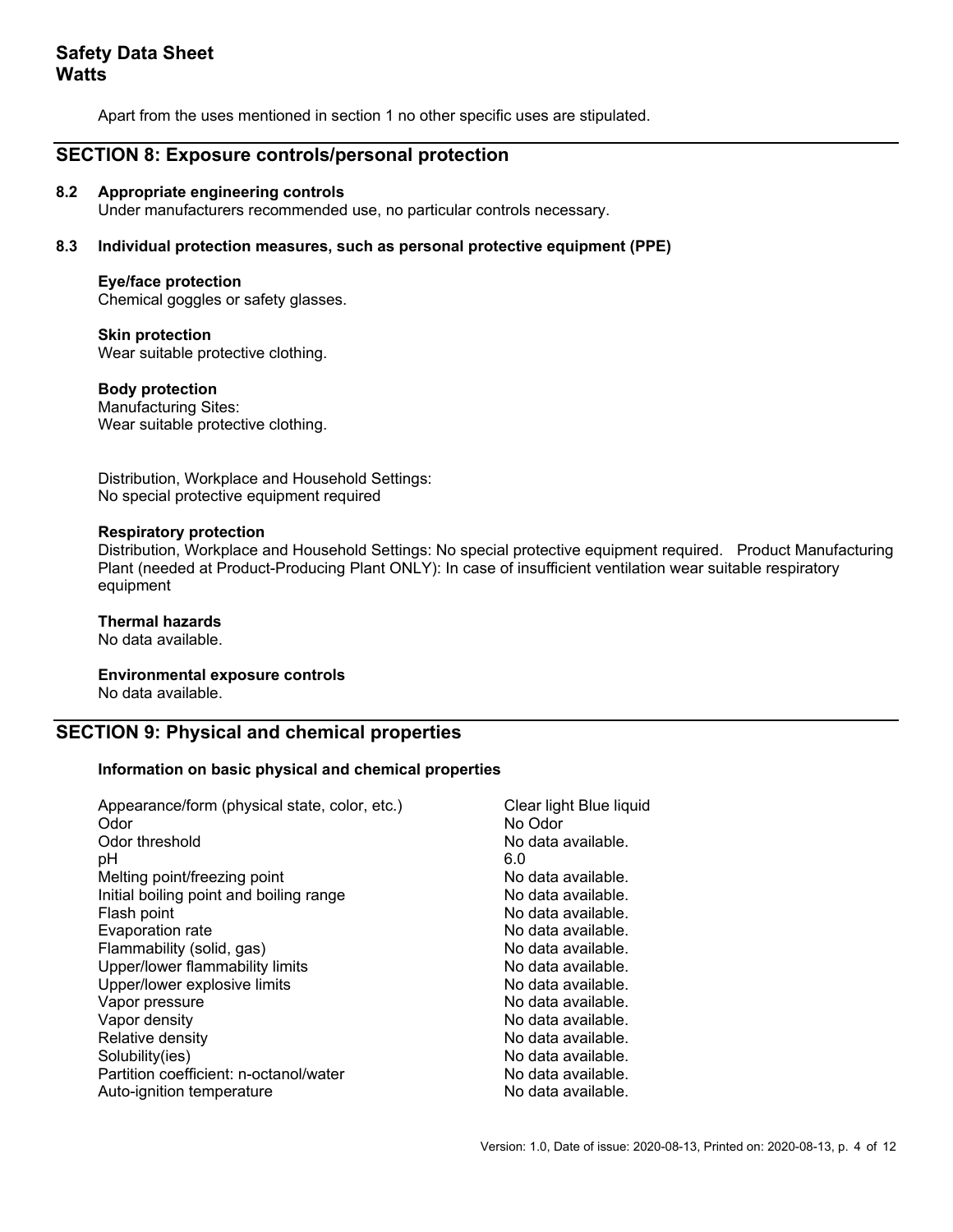Decomposition temperature No data available. Viscosity **No data available**. Explosive properties **No assume that is a set of the S** No data available. Oxidizing properties No data available.

 **Other safety information** 

No data available.

# **SECTION 10: Stability and reactivity**

#### **10.1 Reactivity**

Contact with incompatible materials. Sources of ignition. Exposure to heat.

#### **10.2 Chemical stability**

Stable under normal storage conditions.

#### **10.3 Possibility of hazardous reactions**

No data available.

#### **10.4 Conditions to avoid**

Heat, flames and sparks. Incompatible products. Keep away from open flames, hot surfaces and sources of ignition.

#### **10.5 Incompatible materials**

Avoid contact with strong oxidizers, strong mineral acids such as sulphuric acid, nitrating agents, halogenating agents, alkali metals or aluminum.

#### **10.6 Hazardous decomposition products**

Nitrogen oxides, ammonia, hydrogen cyanide, nitriles, isocyanates, nitrosamines, formaldehyde, carbon monoxide, carbon dioxide and other unidentified hydrocarbons in smoke may occur.

-----

Water: In the event of fire: see section 5

### **SECTION 11: Toxicological information**

#### **Information on toxicological effects**

#### **Acute toxicity**

As a Mixture: No data available.

-----

Potassium phosphate Monobasic: Acute Oral Toxicity: LD50>2000 mg/kg bw. Acute Dermal Toxicity: LD50 >2000 mg/kg bw. Acute Inhalation Toxicity: LC50>0.83 mg/L (maximum attainable concentration)

-----

Potassium sulfate: With potassium sulphate a reliable acute dermal toxicity study in rats (according to OECD 402) has been performed showing an LD50 > 2000 mg/kgbw. A reliable acute oral toxicity study with rats according to OECD 425 with potassium magnesium sulphate has been performed, showing LD50>2000 mg/kg bw. An inhalation study with ammonium sulphate investigating mucociliary clearance did not show effects in rats at 3.6 mg/m3.

Based on reliable studies on potassium magnesium sulphate and ammonium sulphate for acute oral route, the LD50 for the sulphate category is >2000 mg/kg. Based on a reliable acute inhalation study on ammonium sulphate, the LC50 for the sulphate category is >1200 mg/m3.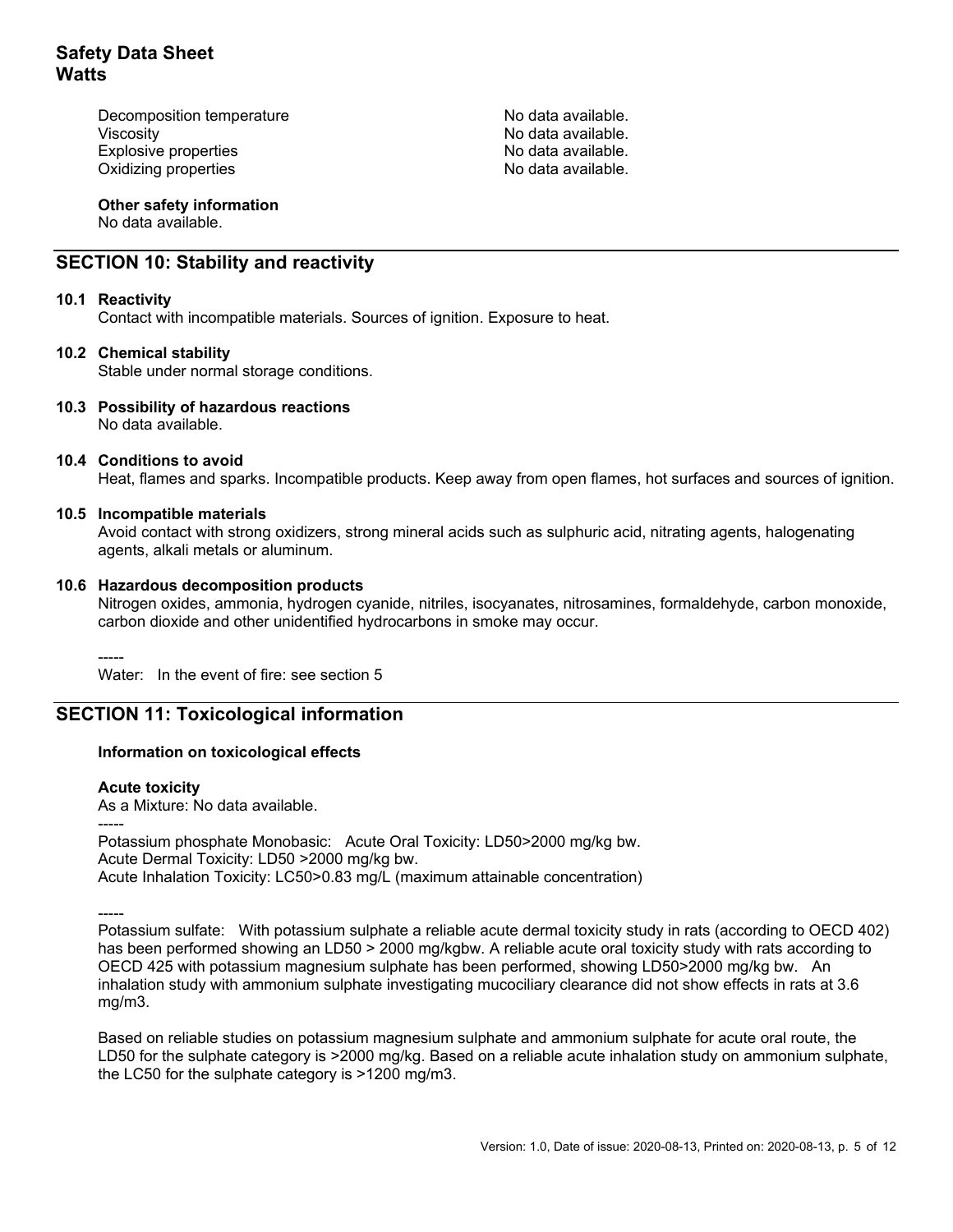-----

Magnesium sulfate anhydrous: Acute Toxicity Oral: LD50 > 2000 mg/kg bw. Acute Toxicity Dermal: LD50 > 2000 mg/kg bw.

-----

Sodium feredetate: LD50 (oral, rat) exceeds 2000 mg/kg bw LD50 (dermal, rat) exceeds 2000 mg/kg bw LC50 (rat, 4h) exceeded 2.75 +/- 0.19 mg/L, the maximum attainable concentration.

#### **Skin corrosion/irritation**

As a Mixture: No data available.

-----

Potassium phosphate Monobasic: Not irritant

-----

Potassium sulfate: An in vitro human skin irritation study according to the EU guideline, performed with Potassium sulfate (containing 15% KHSO4) does not show irritation.

-----

Magnesium sulfate anhydrous: No studies with magnesium sulphate are available. Based on reliable studies with potassium sulphate showing no to minimal irritation to the skin, it is concluded that that magnesium sulphate is not irritating to skin. Results with ammonium sulphate are in agreement with this.

----- Sodium feredetate: Not Irritating

#### **Serious eye damage/irritation**

As a Mixture: No data available.

----- Potassium phosphate Monobasic: Not irritant

-----

Potassium sulfate: An in vivo eye irritation study according to OECD guideline 405 with potassium sulphate 99% pure is not irritating in rabbits. Additionally an in vitro eye irritation study according to OECD guideline 437 with potassium sulphate containing 15% KHSO4, is severely irritating in bovine cornea.

-----

Magnesium sulfate anhydrous: No studies with magnesium sulphate are available. Based on reliable studies with potassium sulphate showing no to minimal irritation to the eyes, it is concluded that that magnesium sulphate is not irritating to eyes. Results with ammonium sulphate are in agreement with this.

----- Sodium feredetate: Not Irritating

### **Respiratory or skin sensitization**

As a Mixture: No data available.

-----

<sup>-----</sup>  Potassium phosphate Monobasic: Not sensitiser.

Potassium sulfate: According to Directive 67/548/EC and the CLP Directive no classification of potassium sulphate for sensitisation is required based on the data present.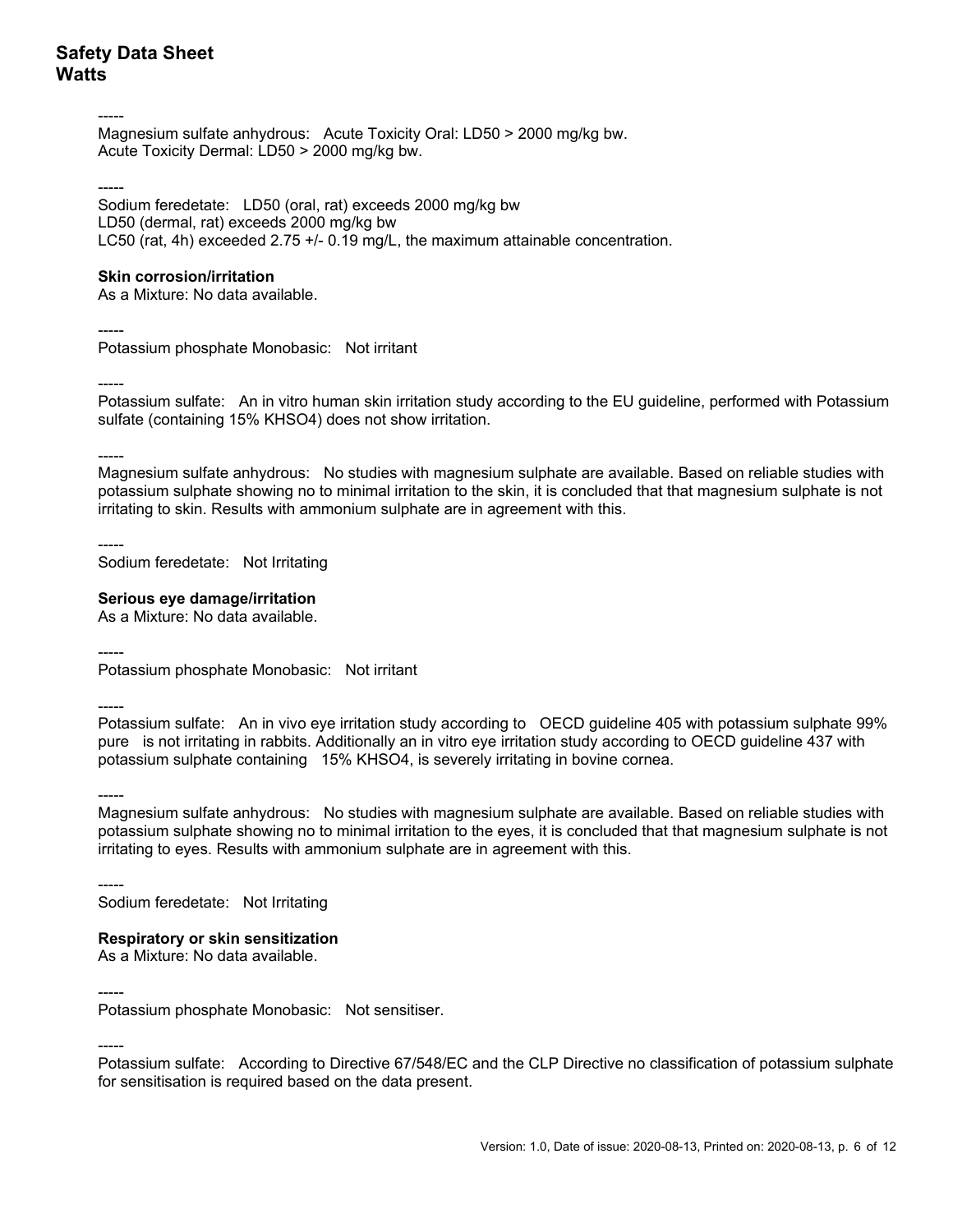-----

Magnesium sulfate anhydrous: According to Directive 67/548/EC and the CLP Directive no classification of magnesium sulphate for sensitisation is required based on the reliable data present.

----- Sodium feredetate: Not a Skin sensitiser

-----

Potassium phosphate Monobasic: Not irritant

#### **Germ cell mutagenicity**

As a Mixture: No data available.

-----

Potassium phosphate Monobasic: Not Mutagenic

----- Potassium sulfate: The available data indicate that no classification is required with regard to mutagenicity for potassium sulphate according to Directive 67/548/EC and the CLP directive.

-----

Magnesium sulfate anhydrous: The available data indicate that no classification is required with regard to mutagenicity for magnesium sulphate according to Directive 67/548/EC and the CLP directive.

-----

Sodium feredetate: The test substance gave negative results in three in vitro mutagenicity studies, viz. the Ames test, the WP2 Mutoxitest, and the micronuclueus test following exposure for 4 h (with and without S9 mix) but gave positive results (aneugenicity) following exposure for 20 h (without S9 -mix). The latter was most probably explained by induction of Zn deficiency. The ambiguous results in the mouse lymphoma test were ascribed to cytotoxicity. Overall, it was concluded that classification for genotoxicity is not warranted.

#### **Carcinogenicity**

As a Mixture: No data available.

-----

Potassium phosphate Monobasic: A number of recent publications have hypothesised a link between very high or very low dietary phosphate levels and tumourigeneisis (typically using potassium or sodium orthophosphates as the test substance). The most recent publications have been included as a representation of the typical investigations performed in this area. These data are not sufficient to fulfil the guideline requirement for carcinogenicity and are not considered to be adequate or reliable for use in risk assessment and/or classification and labelling. As such these studies are provided for completeness of the data set only.

----- Potassium sulfate: Although no carcinogenicity study seems to be required for potassium sulphate as the substance is not genotoxic, a reliable chronic/carcinogenicity study is available for ammonium sulphate. No evidence of a carcinogenic potential was observed in this study with rats following closely the requirements of OECD testguideline 453.

----- Magnesium sulfate anhydrous: No relevant data found.

----- Sodium feredetate: Not Carcinogenic

 **Reproductive toxicity** 

As a Mixture: No data available.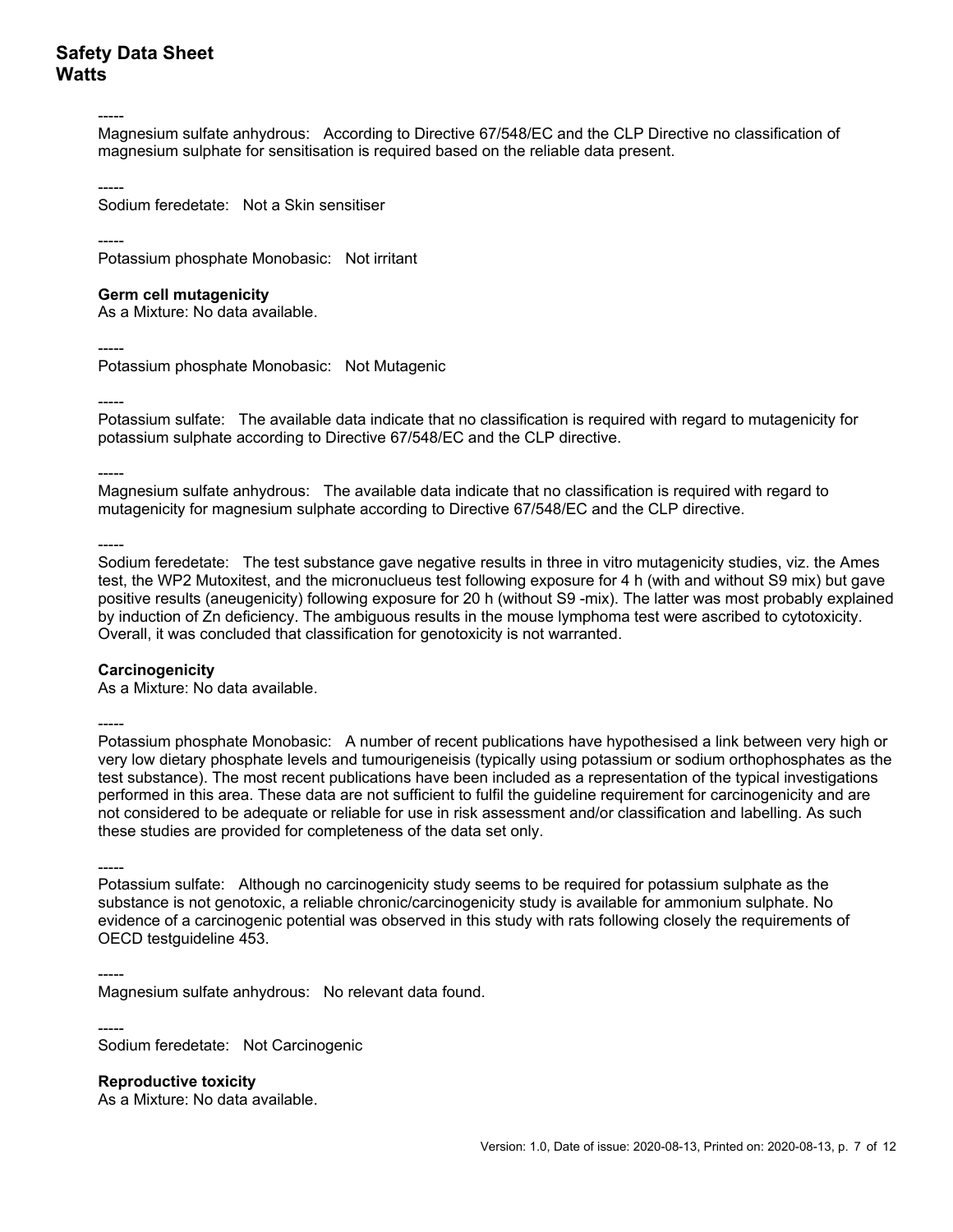-----

Potassium phosphate Monobasic: One key study is available for the endpoint '8.7.2. Developmental toxicity study'. This study assesses the teratogenic potential of potassium dihydrogenorthophosphate (Bailey, 1975) in rats and mice. This study is considered to be adequate to fulfil this endpoint. In addition, supporting data on an additional analogous substance; sodium dihydrogenorthophosphate is also provided to support the lack of developmental toxicity potential of sodium and potassium orthophosphates as a group of chemicals.

-----

Potassium sulfate: A reliable subacute oral toxicity study available on potasium sulphate shows a NOAEL of 1500 mg/kg bw/day, the highest dose tested. The study was performed according to OECD 422. In addition, repeated dose toxicity data on ammonium sulphate are considered. The 90-day oral study in rats showing a NOAEL of 886 mg/kg bw/day (LOAEL 1792 mg/kg bw/day) and the chronic oral toxicity study in rats showing a NOAEL of 256 mg/kg bw/day (LOAEL 1527 mg/kg bw/day). Based on these reliable studies with potassium sulphate and ammonium sulphate for oral repeated dose toxicity, the rat oral NOAEL for the sulphate category is 1500 mg/kg bw/day for subacute toxicity. For chronic toxicity the NOAEL for the sulphate category is 256 mg/kg bw/day.

-----

Magnesium sulfate anhydrous: No reliable study on magnesium sulphate is available.

In a reliable OECD screening study in rats with potassium sulphate no effects were found up to the highest dose tested (1500 mg/kg bw/d). No further studies with potassium sulphate itself were present. However, in repeated dose studies with ammonium sulphate no effects on reproduction organs were found and in addition in a limited one-generation study where only females were treated with sodium sulphate no effects were found. In addition, magnesium sulphate dissociates into Mg+ and sulphate ions which are nutritional components regulated by the body. The overall conclusion for magnesium sulphate is that there is no evidence that the substance may present a risk for developmental toxicity.

-----

Sodium feredetate: As EDTA and the zinc chelate of EDTA obviously lack a specific teratogenic potential (RAR, 2004), it is expected that this applies to EDTA-FeNa too. In addition, because malformations caused by EDTA compounds have been demonstrated at relatively high oral dose levels (i.e. 1000 mg/kg bw and above) and a steep dose response relationship can be assumed (RAR, 2004), no classification for reprotoxicity is needed.

#### **Summary of evaluation of the CMR properties**

As a Mixture: No data available.

-----

Potassium phosphate Monobasic: No CMR classification.

#### **STOT-single exposure**

As a Mixture: No data available.

----- Potassium phosphate Monobasic: No STOT SE Toxicity

----- Potassium sulfate: No STOT SE classification

----- Magnesium sulfate anhydrous: No STOT SE Classification.

#### -----

Sodium feredetate: No STOT SE classification.

 **STOT-repeated exposure** 

As a Mixture: No data available.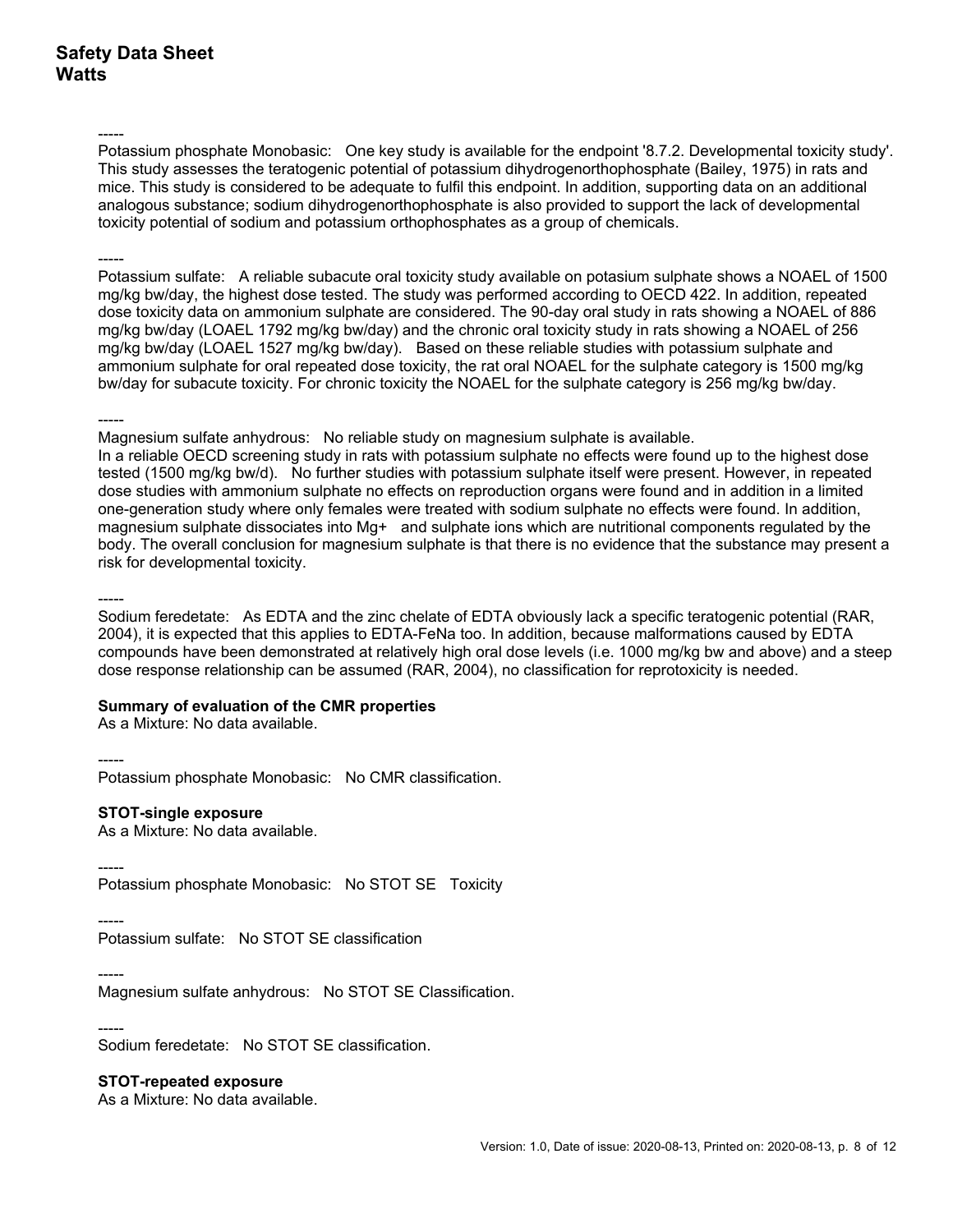----- Potassium phosphate Monobasic: No STOT RE toxicity

----- Potassium sulfate: No STOT RE classification

-----

Magnesium sulfate anhydrous: No STOT RE Classification.

----- Sodium feredetate: No STOT RE classification.

#### **Aspiration hazard**

As a Mixture: No data available.

----- Potassium phosphate Monobasic: Not applicable

----- Potassium sulfate: Not Applicable

 **Additional information**  No data available.

### **SECTION 12: Ecological information**

#### **Toxicity**

As a Mixture: No data available.

-----

Potassium sulfate: Fish (Fathead minnow) showed a 96hr LC50 of 680 mg/L. Daphnia magna showed a 48 hr EC50 of 720 mg/L.

-----

-----

-----

Magnesium sulfate anhydrous: No reliable data on acute toxicity to fish are available for magnesium sulphate. Based on a reliable study on potassium sulphate the LC50 for freshwater fish for the sulfate category is 680 mg/L. No reliable study is present for magnesium sulphate. Based on a reliable study with ammonium sulphate and the results being confirmed by studies with potassium and magnesium sulphate, the EC50 for freshwater algae is determined to be 2700 mg/L and the NOEC is ≥ 100 mg/L.

----- Sodium feredetate: Fish 96 h LC50= >100 mg/l Daphnia magna 48h-EC50= 100.9 mg/l

## **Persistence and degradability**

As a Mixture: No data available.

Potassium phosphate Monobasic: Potassium dihydrogenorthophosphate is an inorganic substance, biodegradation studies are not applicable. No further testing is deemed to be necessary.

Potassium sulfate: Due to the inorganic nature of the substance standard testing systems are not applicable.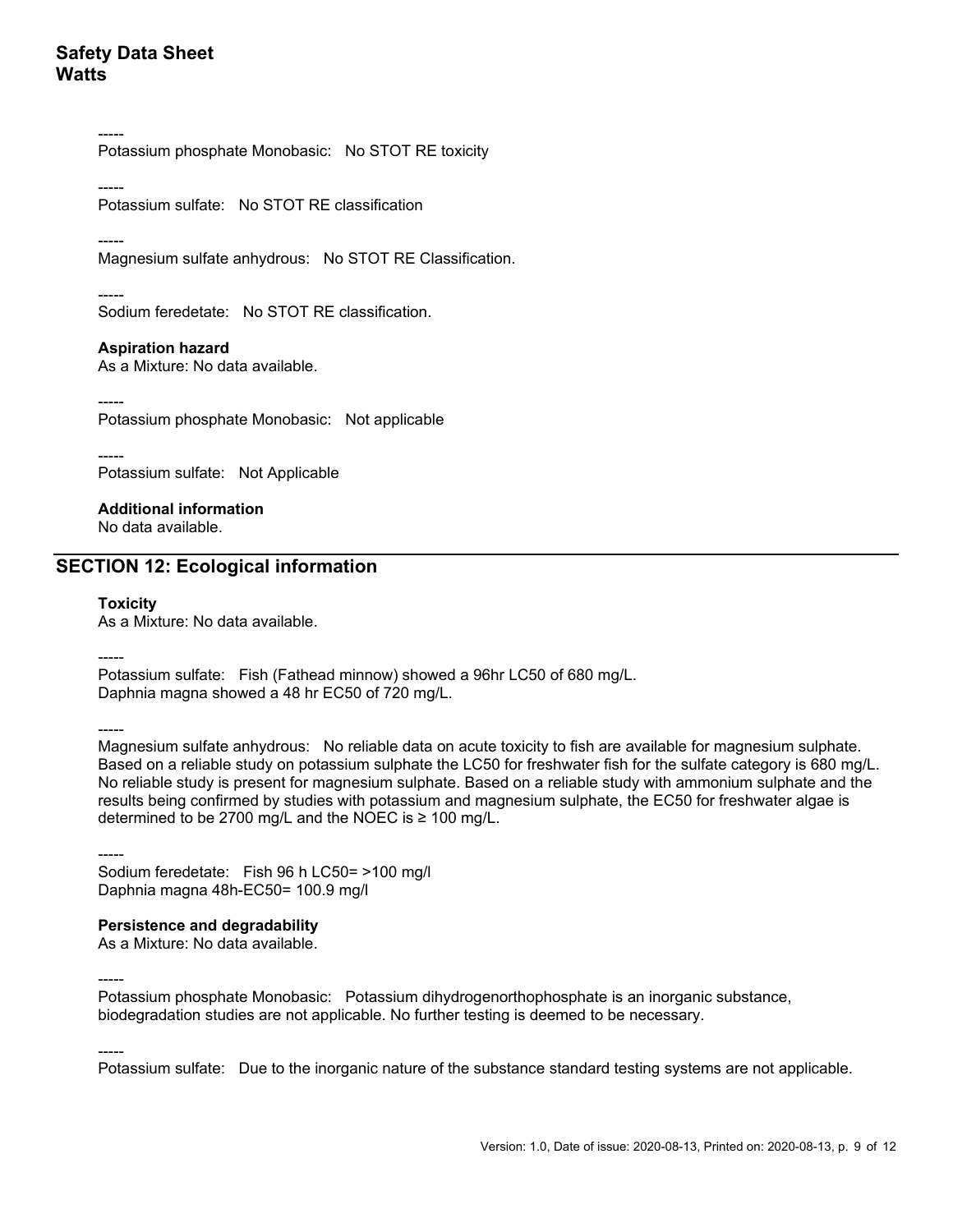Sulfates can be retained in soil, both by incorporation intoorganic matter (e.g. as sulfate esters of humic acids) and adsorbed tosoil particles such as hydrous iron and aluminum sesquioxides.

----- Sodium feredetate: EDTA (acid form) and its salts are not readily biodegradable according to OECD criteria, for justification for read-across see IUCLID 5, Chapter 13. It was shown that under special conditions like adaptation or slightly alkaline pH, which is realistic under environmental surface water conditions, the biodegradability of EDTA is considerable enhanced. Therefore it can be concluded that EDTA is ultimately biodegradable under such environmental conditions.

#### **Bioaccumulative potential**

As a Mixture: No data available.

-----

Potassium phosphate Monobasic: No experimental data on bioaccumulation exist. However due to the hydrophilic nature of the substance, bioaccumulation is not expected as accumulation in fats is not possible. The substance when dissolved in water (and so animal tissues/fluids) will effectively separate into/become simply the two ions "phosphate" and "potassium" which are natural ionic components of blood, cell fluids, etc and therefore no further testing is considered to be necessary. In addition, no risk of secondary poisoning is anticipated for the same reasons. The potential for bioaccumulation is therefore considered to be minimal.

-----

Potassium sulfate: Simple inorganic salts with high aqueous solubility will exist in a dissociated form in an aqueous solution. Such a substance has a low potential for bioaccumulation.

----- Magnesium sulfate anhydrous: No potential for bioaccumulation.

-----

Sodium feredetate: Bioaccumulation testing for EDTA-FeNa.3H2O is not required, as the substance has a low potential for bioaccumulation (the log Kow is <3). A 28- day BCF study in fish (Lepomis macrochirus) for EDTA-Na4 (CAS 64 -02 -8, see IUCLID section 13 for read-across justification) supports this, as this study showed that 14C-EDTA exhibited an extremely low bioaccumulation potential with a BCF between 1 and 2 (Bishop & Maki, 1980).

#### **Mobility in soil**

As a Mixture: No data available.

----- Potassium phosphate Monobasic: No Data Found

-----

Magnesium sulfate anhydrous: No relevant information found.

----- Sodium feredetate: No relevant data available.

#### **Results of PBT and vPvB assessment**

As a Mixture: No data available.

----- Potassium phosphate Monobasic: No potential for bioaccumulation

----- Magnesium sulfate anhydrous: No relevant information found.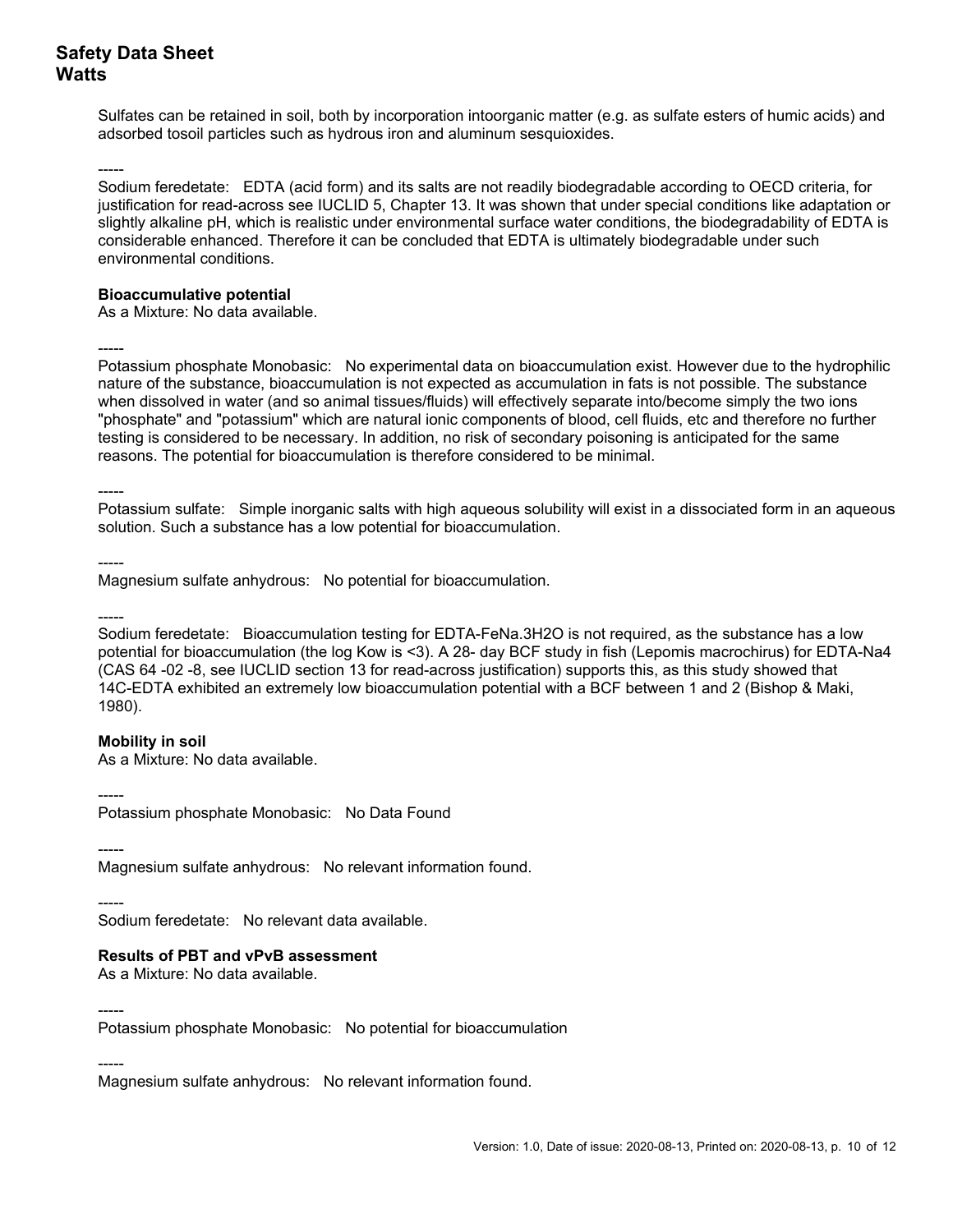-----

Sodium feredetate: No relevant data available.

#### **Other adverse effects**

As a Mixture: No data available.

-----

Potassium phosphate Monobasic: Potassium dihydrogenorthophosphate is not considered to pose a risk to the environment and as such is neither classified as harmful nor dangerous to the environment, in accordance with Regulation (EC) No. 1272/2008 (EU CLP).

### **SECTION 13: Disposal considerations**

#### **Disposal of the product**

Disposal should be in accordance with applicable Federal, State and local laws and regulations. Local regulations may be more stringent than State or Federal requirements.

#### **Disposal of contaminated packaging**

Dispose of as unused product.

## **SECTION 14: Transport information**

 **DOT (US)**  Not dangerous goods

 **IMDG**  Not dangerous goods

# **IATA**

Not dangerous goods

## **SECTION 15: Regulatory information**

#### **15.1 Safety, health and environmental regulations specific for the product in question**

#### **Canadian Domestic Substances List (DSL)**

Chemical name: Sulfuric acid dipotassium salt CAS: 7778-80-5

#### **Canadian Domestic Substances List (DSL)**

Chemical name: Phosphoric acid, monopotassium salt CAS: 7778-77-0

### **Canadian Domestic Substances List (DSL)**

Chemical name: Phosphoric acid, potassium salt CAS: 16068-46-5

#### **Canadian Domestic Substances List (DSL)**

Chemical name: Sulfuric acid magnesium salt (1:1) CAS: 7487-88-9

#### **Canadian Domestic Substances List (DSL)**

Chemical name: Sulfuric acid magnesium salt (1:1), heptahydrate CAS: 10034-99-8